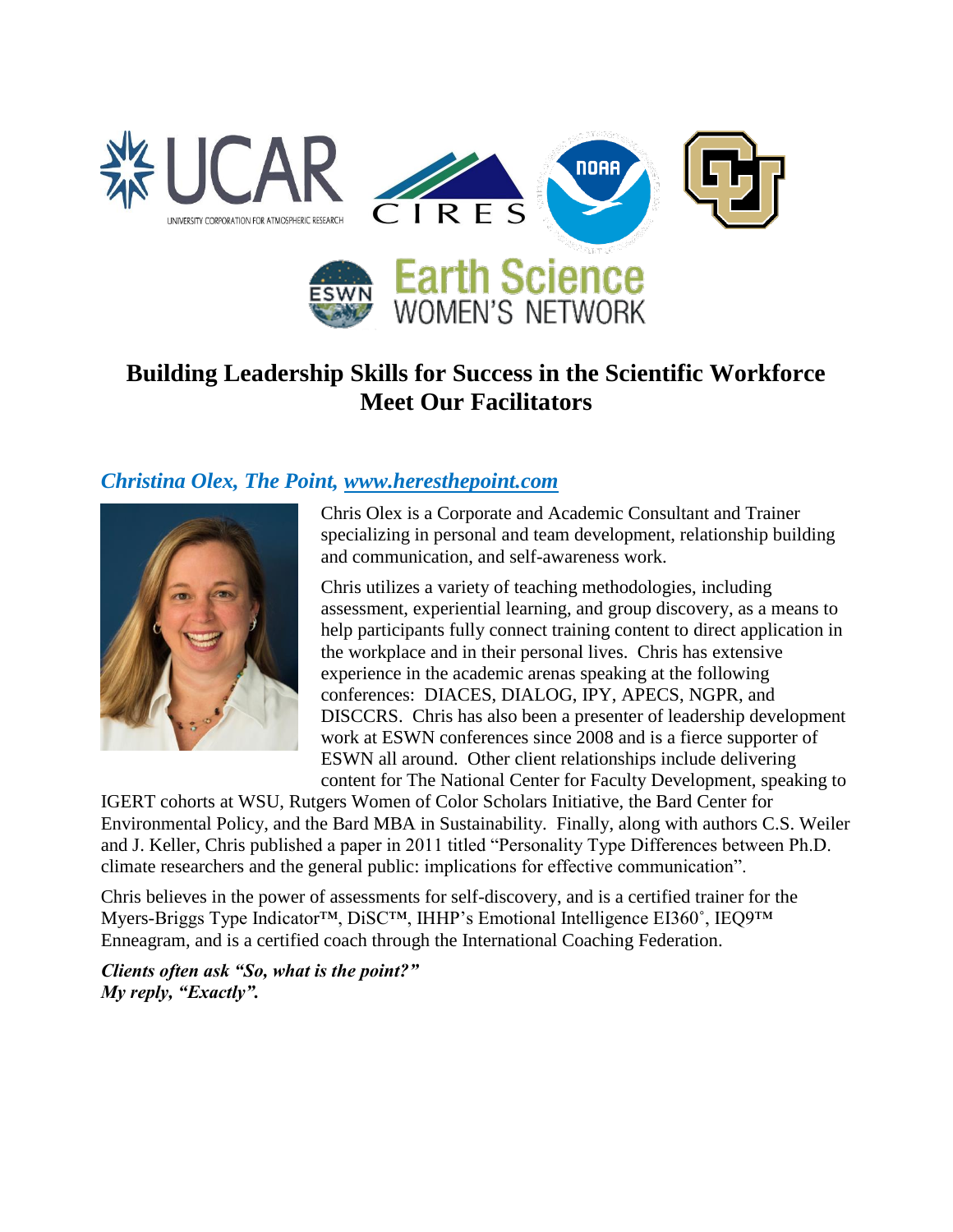#### *Tommy Acierno, Tommy Acierno Coaching*, *[www.tommyacierno.com](http://secure-web.cisco.com/1WTat1uM6U5tYHLfNsuf9PSUcWtr0QNqYQjBlf0d2FdbFx4U32LT-exCRcf2YLS7s-OfDC9KuBmIY1pHhon5xbZ4BlEhRcTstomBV3C4hWKFrXAOkBi9vnwGajRHFb6Ep3Tt4KtrKN1i5MR5UUeOifq5HhIhyKO-iot86NZOvAPjXOyItxNI49qEoHBZ4laljuizUIt6QdEGjU90-HZaseqi9BTFg34hQ8581RITzZRgGqu_fgQ9zNSnz5ZEVVHmc1KHis13I554dZjqa4YcN6uifee8aJTUk_oHv5QUn3EQVl5Gvx3-mSNtN7LvPeKCKWWKgHz_MjO7j4tn2-6gaoGpq2Np3sHauCMgpwr0MD-NhUsRUE25t0ol6WbdAeTYuVLzT8LVGThvPbwkRJVQEx-inc6md1FB5i9NN3fAzuQmNz-9ibMHaBQAI4t8imUp9XPukmn5T_ZtgcgPG4EydxMDVLC5r97u2kFLHLhLsix0/http%3A%2F%2Fwww.tommyacierno.com)*



Tommy Acierno is an (ACC) Associate Certified Coach, (CPC) Certified Professional Coach, and Energy Leadership Index Master Practitioner (ELI-MP). He is Founder and Chief Energy Officer of Tommy Acierno Coaching, helping successful professionals reconnect with fulfillment in their career, relationships, and spirituality. He is also a trainer for the Institute for Professional Excellence in Coaching.

Tommy has eighteen years' experience in the technology industry working for companies like NCAR, Trimble, and Google. Utilizing his experience as an individual contributor, engineer, project manager, and people manager, he combines his passion for personal

growth and self-mastery with powerful coaching skills so that his clients have less stress and increased energy to experience more balance, joy, and fulfillment.

#### *Stephanie Goetsch, IncredibleBank*, *<http://www.incrediblebank.com/>*



Stephanie Goetsch is a people developer and culture changer. Today, as Vice President, People Development at IncredibleBank, Stephanie has built a measurable employee-first culture through communication, development and performance coaching all with candor, innovation and strategic design.

Her career foundation is in corporate human resources, followed by years as an entrepreneur, supporting individuals and organizations across the Washington, D.C. region with career coaching and organizational design. Her signature is challenging groupthink to empower individuals in looking beyond their comfort zones to achieve *their* maximum success.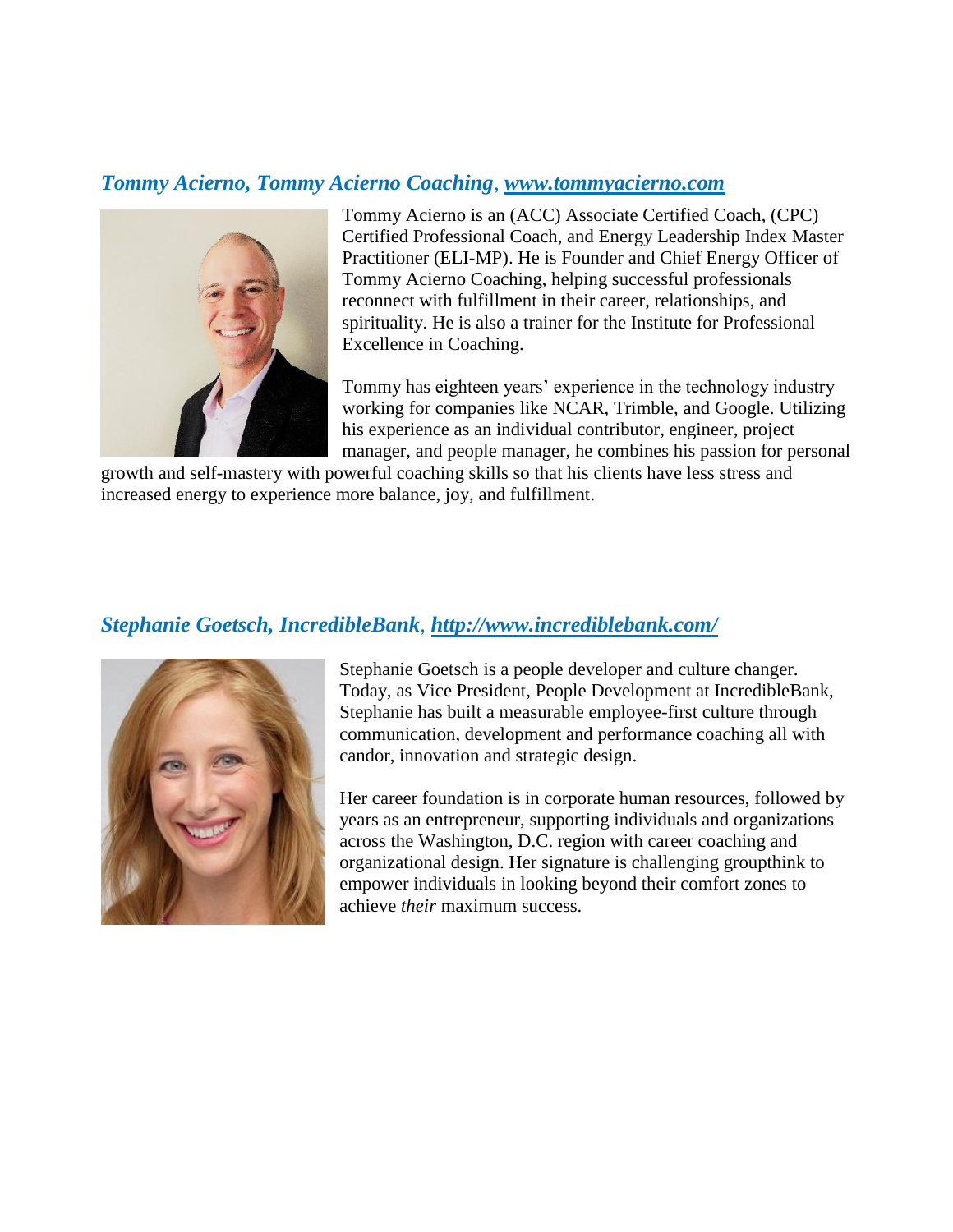## *Sue Brundege, University Consortium of Atmospheric Research*



Sue Brundege, MA, CPBA, is the Talent and Learning Development Manager at UCAR, responsible for developing leadership, process, and interpersonal skills across the workforce to strengthen interdisciplinary, collaborative science research.

Sue specializes in working with scientific, government and nonprofit leaders to enhance organizational performance, communicate for results, and create collaborative, productive teams. Sue has developed and delivered numerous onsite and remote training and development programs, including a trademarked leadership development program, as well as numerous communication, facilitation, and coaching skills workshops.

Sue has directed multi-million-dollar, federally funded peer learning programs for public health grantees, and served on the faculty of an International Coach Federation accredited coach training program.

#### *Hilary Glenn, National Oceanic and Atmospheric Administration*



Hilary Glenn is a Fisheries Biologist for the National Oceanic and Atmospheric Administration in Sacramento California. She specializes in recovering threatened and endangered species through a large scale river restoration project on the San Joaquin River. She is also the Education and Outreach Coordinator for her office and seeks to bring a salmon culture to the Central Valley of California through collaborative projects and partnerships outside the agency. Hilary received her B.S. in Marine Biology from the University of California at Santa Cruz and her M.S. in Oceanography from Louisiana State University. Hilary spent much of her mid 20's split between teaching SCUBA and doing research in the tropics and working as an Observer on fishing boats in Alaska (her first stint with NOAA). Her life was turned completely on its head in March 2018 when

she had her son, Benjamin. Currently, she lives with her family (husband, son, and two 16 year old cats) in Sacramento, CA and is happily out of the field, for now. Hilary served on the organizing team for the Women in Sciences Leadership Workshop in 2019.